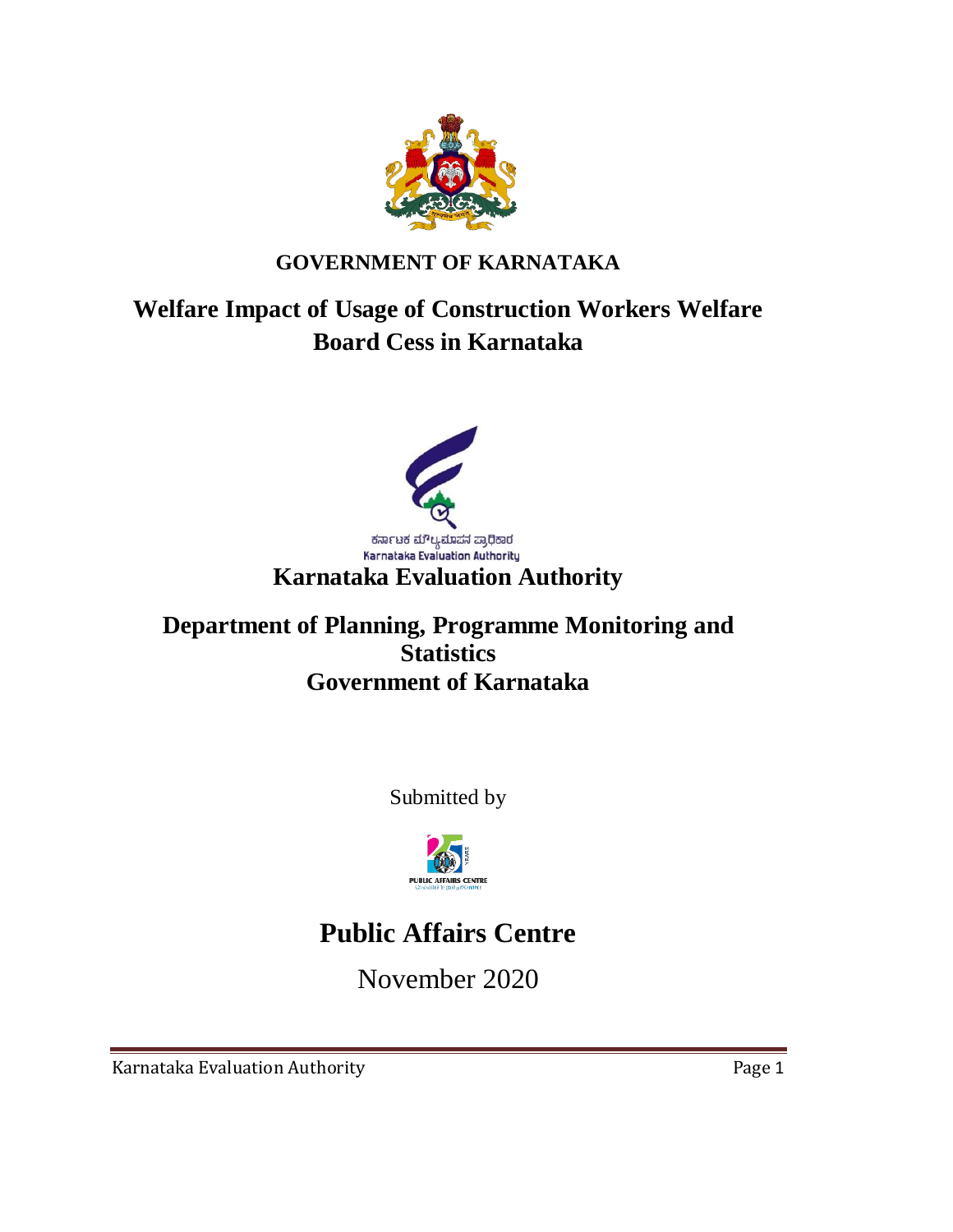## **EXECUTIVE SUMMARY**

In the forty-seventh year of the Republic of India, the Parliament passed a landmark Act whose overall objective was 'to regulate the employment and condition of service of buildings and other construction workers and to provide for their safety, health and welfare measures and for other matters connected therewith…'. It was called *the Building and Other Construction Workers (Regulation of Employment and Conditions of Service) Act, 1996,* extending to the whole of India. Simultaneously, Government of India also enacted *the Building and Other Construction Workers' Welfare Cess Act, 1996,* to provide for the levy and collection of a cess on the cost of construction incurred by employers with a view to augmenting the resources of the Building and Other Construction Workers' Welfare Boards constituted under the Building and Other Construction Workers (Regulation of Employment and Conditions of Service) Act, 1996. The Government of Karnataka (GoK) framed the *Building and Other Construction Workers (Regulation of Employment and Conditions of Service), Karnataka Rules, 2006* to implement the Building and Other Construction Workers (BOCW) Act in the state. The Government of Karnataka then constituted the Karnataka Building and Other Construction Workers Welfare Board (KBOCWWB) on 18-01- 2007 under the Building and Other Construction Workers (Regulation of Employment and Conditions of Service) Act, 1996 to implement the provisions and the schemes as per the Act, and to enforce the Karnataka Rules.

The scope of this study was to understand the welfare impact of the usage of the Construction Workers Welfare Board Cess in the state of Karnataka. The study thus included in its ambit schemes under the aegis of the 1996 Act and the 2006 Rules for which the Cess is collected and disbursed. The study created a logframe based on the evaluation questions framing the scope of the study and took into its ambit all the 30 districts of the state of Karnataka for secondary data analysis, and 10 districts as sample for primary survey.

For secondary data, KBOCWWB and the district offices of the Department of Labour provided data for 10 years on the number of beneficiaries who availed various schemes and cess amounts disbursed for each of these schemes. These were analysed at the district and Division level to assess temporal trends and spatial patterns both scheme-wise distribution of beneficiaries. The analytical tools used mainly included calculating averages, percentage distribution, proportions and data visualisation techniques.

Primary data was collected through field survey by carrying out interviews with various stakeholders including beneficiary construction workers, non-beneficiary construction workers, officials and representatives of the local administration involved in the registration processes, office bearers of workers' unions, Builders and Real Estate Associations, other relevant institutions such as those of training and skill development using both structure questionnaires and semi-structured interview schedules.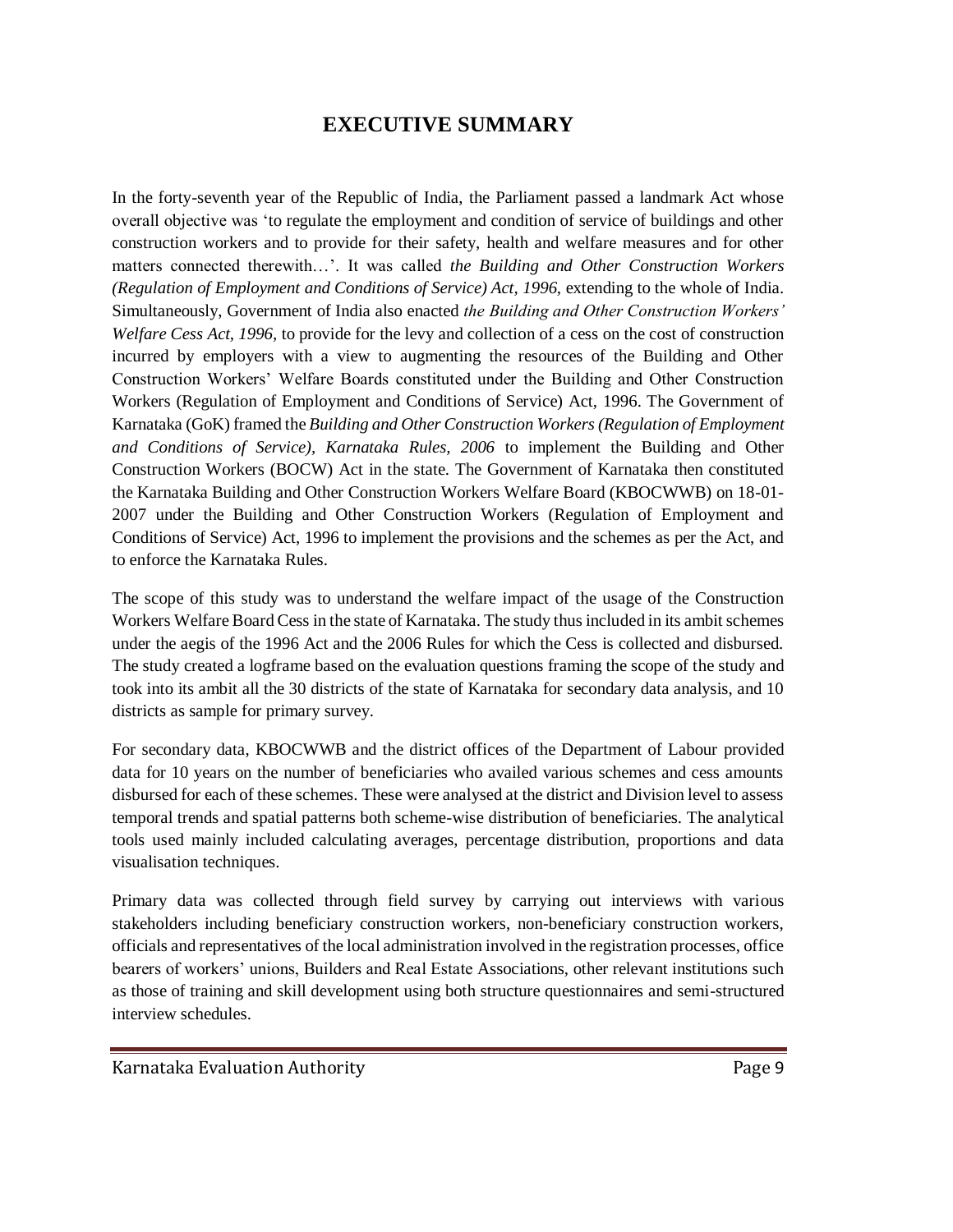**Selected major findings** from detailed secondary and primary data analysis in response to the Evaluation Questions are as follows –

- 1. **Varying sources of data to finding an estimate on the current number of construction workers in Karnataka** - The website of the Department of Labour, GoK, shows that between June 2007 and September 2015, there were 9,07,638 registered construction workers. Data collected from the KBOCWWB showed that there were 21,62,090 construction workers manually registered including both newly registered and renewals. Online registrations included 6,81,192 in Karmika 1, and 91,741 in Seva Sindhu portals; these could include those who have registered / renewed their names in the manual registers, thus increasing the chances of double counting. Data collected from Labour Offices of each district of Karnataka adds up to 5,02,891 registered construction workers. The number of registered establishments provided along with is 7112. These widely varying numbers has led to difficulties in arriving at the right estimate. This report has used the numbers provided by the District Labour Offices with regard to establishments, construction workers and cess amounts to further calculate proportions/percentages and deviations.
- 2. **Different processes being followed to register establishments and connecting cess to establishments -** Forms I, V, X of the BOCWWB are used to collect details of the establishment (construction site), cess levied, and construction workers at the establishment to be registered, respectively. However, they are not interlinked – Cess can be paid independently of the progress of the construction of the establishment and assessment by the District-level Labour Officers to check construction workers for registration and usage of schemes. Form I comprising of Cess and establishment details is not linked to final payment of Cess and to Form X and there is provision for inter-department transfer of cess without registration of establishments with the concerned Labour Officers at the district. Primary survey among department officials indicated that only those establishments registered at the district with the Labour Offices have records and are assessed to reach out to construction workers. Cess deposited at the District Labour Offices are sent to the Board via the Treasury, with government departments doing transfers to the Board through the Treasury as well. However, records maintained at the Board regarding number of locations where one or more works could be going on and cess collected, is not shared with the District Labour Offices, leading to wide disparity between records maintained by the latter and by the Board.
- 3. **Inconsistencies in cess utilization among construction workers through provision of schemes** - Only 6.25% of the Cess collected so far has been spent by the CWWB, with 5.45% going for benefit schemes and the remaining 0.80% going into salaries. Data collected from the District Labour Offices showed that the most availed schemes were those related to education assistance and marriage assistance, comprising 94% of the total amount disbursed and 98% of the total number of beneficiaries. The remaining schemes including those that are critical such as medical, death and disability assistance comprised the rest. The primary survey also revealed that nearly 70% of the beneficiaries had availed for education (especially primary) and marriage assistance.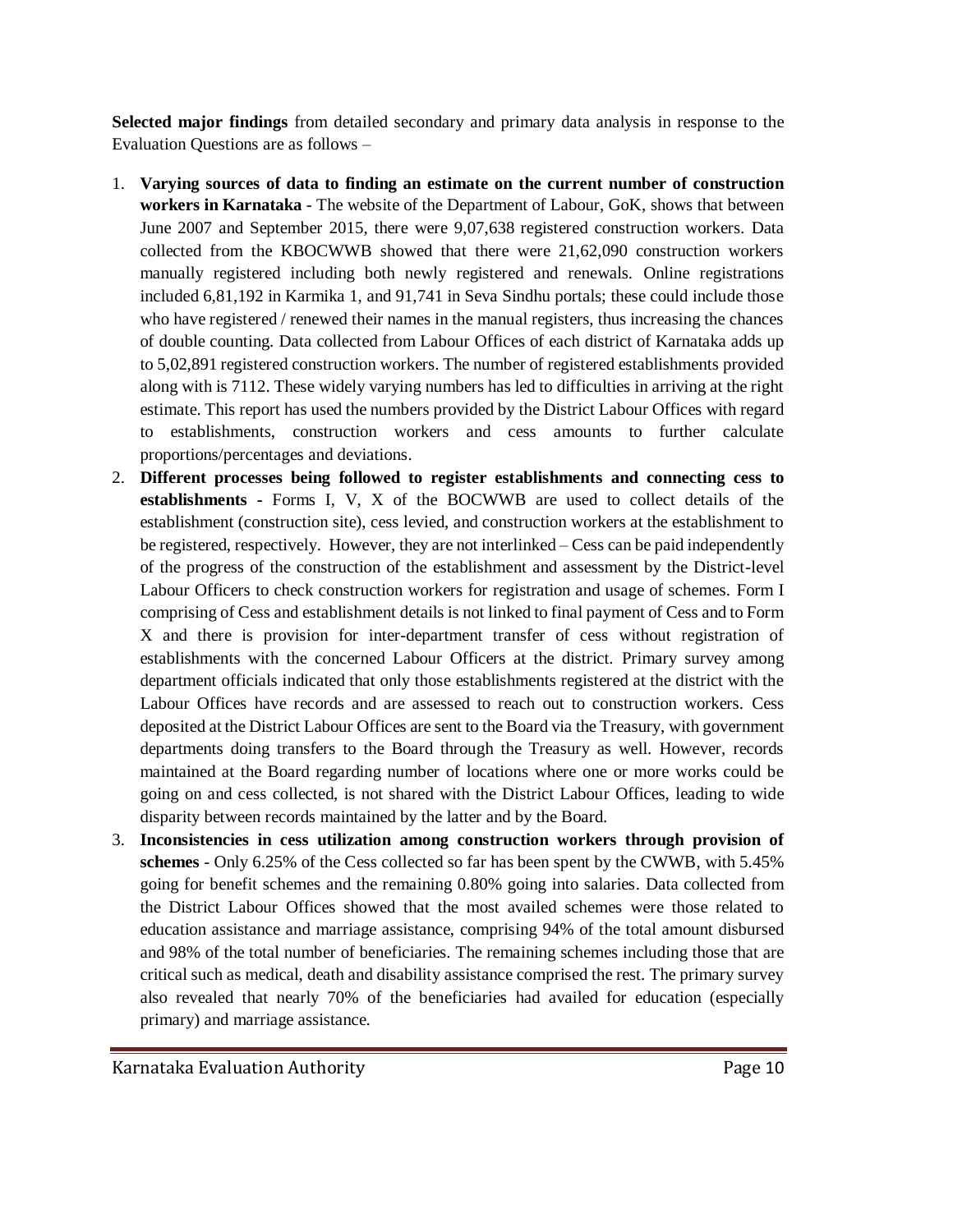- 4. **Complicated processes for registering and renewing of membership followed by construction workers -** Construction workers have to fill in a minimum of four forms each asking for various supporting documents as the first step in the registration process. The registration of establishment Form covers the number of construction workers in the site; however, there is no checklist on whether they have been informed about registration, renewal and benefits/schemes that they are entitled to. There is no IEC material for distribution to construction workers when they start working in an establishment. To start with, 92% of both beneficiary and non-beneficiary construction workers were aware of the eligibility criteria required to be a member. For all the 10 districts covered by the survey, it took about 45-46 days to complete the registration process for both the beneficiary and non-beneficiary respondents. More than 40% of the non-beneficiary and 34% of the beneficiary respondents found it difficult to complete the process without support from others, followed by those who mentioned not having adequate information (25% of beneficiaries) and time loss/wage loss incurred in travel (16% of non-beneficiaries). About one-fifth of the respondents did not go in for renewal as they had problems with their Aadhaar not being linked to their accounts (21% of beneficiary respondents), travel/wage loss (20% of beneficiary respondents), and the process being very cumbersome (16-17% of all respondents). In the case of inter-state migrant workers, 44% were not able to produce required documents for registration, with another 27% mentioning that did not understand the language to be able to carry out the registration process.
- 5. **Lack of formal grievance redress mechanisms to deal with problems faced by intra and interstate construction workers -** There is no specific mention of grievance redress mechanisms in the guideline on KBOCWWB. Both the BOCW Karnataka Rules 2006 and the Gazette of 2017 have not mentioned a grievance redress process to be made available for construction workers. This was confirmed during the primary survey when the issues that they faced could not be shared through a formal process in the system**.**

The study comes out with recommendations based on the system as is and what could be done to ensure better service delivery and efficient utilisation of the cess collected from establishments. The major ones include –

- 1. **Provide additional support through the Cess** In addition to spending on schemes the corpus of cess can be used for occupational health and safety, establishment and operations of helplines and grievance redressal system, creating awareness drives for construction workers and distribution of sanitary pads to women workers. An amendment to the current Gazette should be able to achieve this objective.
- 2. **Increase enrolment and renewal of workers** Allocate sufficient funds to conduct IEC campaign to improve registration and bring visibility among construction workers on welfare board schemes; develop short video films for advocacy; involve youth organisations and other local platforms for awareness generation at the district level to overcome registration roadblocks; facilitate the workers for on time renewal membership by sending SMS or voice-based reminders.